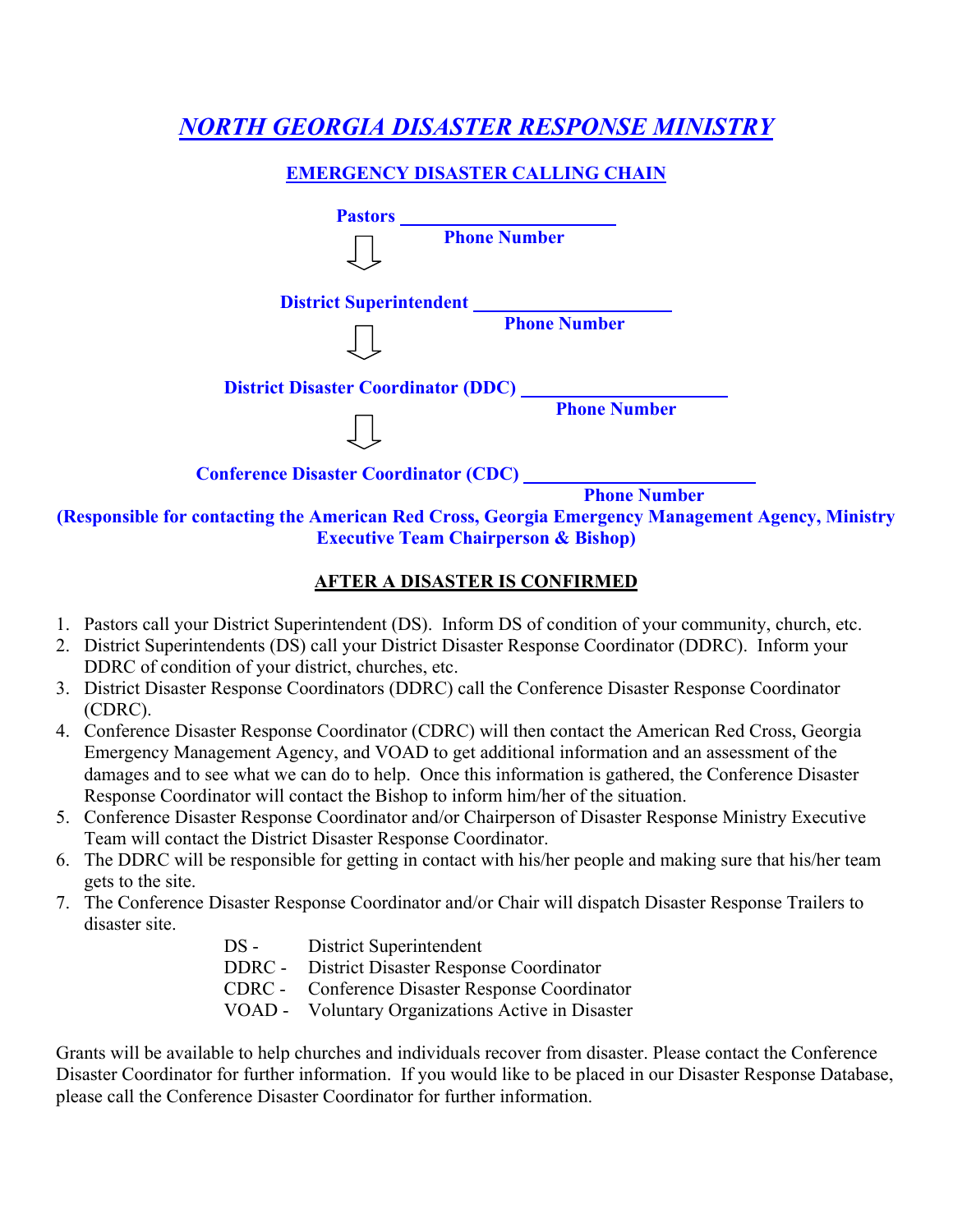# **II. LOCAL CLERGY**

# **EARLY PREPARATION PHASE**

- Become familiar with Conference Disaster Response Plan.
- Develop contacts with Law Enforcement, American Red Cross, Salvation Army, Emergency Management and Community Service.
- Work with your local Church Council to create a disaster plan for the Local Church. Elect a Local Church Disaster Coordinator at Charge Conference.
- Have the Trustees review insurance policies on all properties and risk management (what you can and cannot do). Remember Wind and Flood coverage.
- Inventory facilities to be used for a Red Cross Shelter. *A written agreement between the Red Cross and the local church is necessary*. Please contact the Red Cross in your area to establish this relationship. Identify special features or resources for use in an emergency (Kitchen, Day Care, Supply of Food, and Fellowship Hall to house helpers and workers).
- Identify special needs such as unemployed, elderly, disabled, refugees, immigrants, etc. Inventory personal possessions, store documents, have supply of food, first aid kit, flashlights, portable radio, and other items useful in an emergency for at least 72 hours.

# **WHEN A DISASTER IS IMMINENT PHASE**

- Monitor the Media for updates.
- If told by the authorities to evacuate, **GO!** Notify DS.
- Notify law enforcement or rescue workers of homebound, who need to be evacuated.

# **AFTER A DISASTER STRIKES - EMERGENCY PHASE**

Assess your own damage **FIRST!** Monitor damage to your parish through media reports. Do not interfere with any ongoing relief efforts.

#### **RELIEF PHASE**

#### **A. Parish Assessment**

- Assess the welfare of members and special-needs populations within the community.
- Have the Board of Trustees determine if church property is damaged. If so, report damage to District Superintendent, and Insurance Company. Report community damage to District Disaster Coordinator (DDC).

#### **B. Relief Help**

• In Low and Medium Level Disasters (see page 4) organize volunteers to assist relief workers and victims, and to clean up. Let local Emergency Personnel and Law Enforcement know where you plan to work. In High Level Disasters contact your District Disaster Coordinator (see page 4). (NOTE: PREMATURE ASSISTANCE CAN LOWER A VICTIM'S INSURANCE SETTLEMENT)

#### **RECOVERY PHASE**

- Be an active part of the local religious community's long-term response. Focus on things your church can do.
- If Grants are needed, work with applicants. Promote offerings for Disaster Relief in response to any Episcopal appeal, channeling funds to the Conference through the Conference Advance or UMCOR Advance.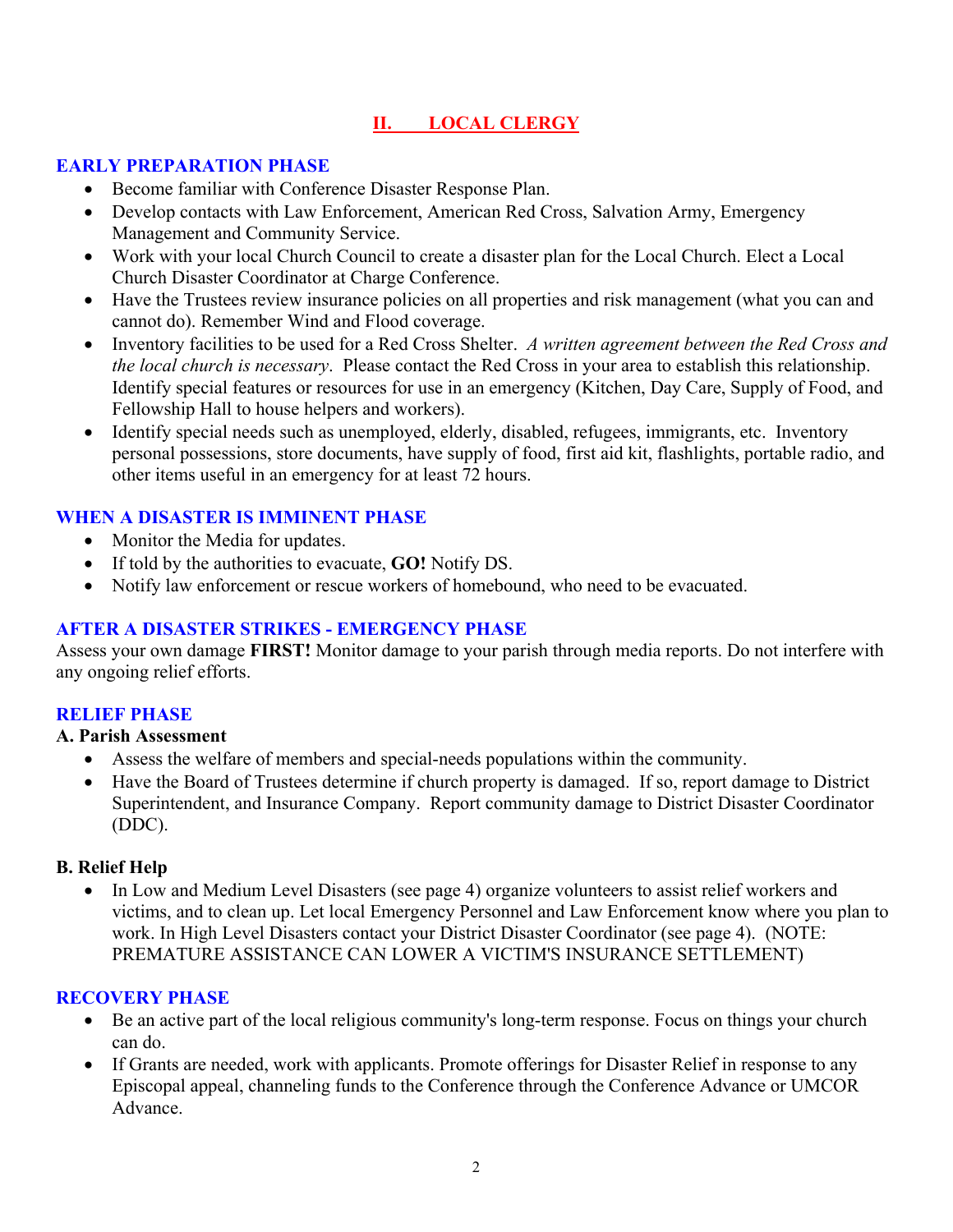# **III. LOCAL CHURCH**

# **EARLY PREPARATION PHASE**

The Church Council

- Call the UMCOR Hotline 1-800-918-3100.
- Establish a plan to receive volunteer teams from outside the area.
- Compile list of volunteers to serve as companions, listen, run errands, make phone calls etc.
- Develop a local disaster plan, review it annually, and encourage families to develop a personal disaster plan.
- Compile a list of volunteers to serve food, do clean up, provide transportation, childcare, and reconstruction.
- Organize support groups and serve on interfaith recovery agencies.
- If your church has a nurturing committee, the following is suggested:
	- 1. Assess special needs of populations within the community;
	- 2. Compile list of home-bound for local rescue squad;
	- 3. Organize teams to check on members before and after the disaster.

#### Board of Trustees

- Should annually review insurance coverage, provide a safe repository of valuable record, and inventory church property and contents.
- Consider using your facility as a potential shelter or service center. *A written agreement between the American Red Cross and the Local Church is necessary.* Please contact the Red Cross in your area to establish this relationship.

# **WHEN A DISASTER IS IMMINENT PHASE**

- Monitor the media for updates.
- Board of Trustees should secure the church; remove swinging signs, board or shutter windows, and secure church records.
- If church is a certified shelter, follow the instructions of the Red Cross and prepare to open.

# **AFTER A DISASTER STRIKES -EMERGENCY PHASE**

- Concentrate on rescue efforts; do not interfere with rescue or emergency personnel.
- If homes are damaged, discourage outsiders from entering the area.
- Communications will be complicated, follow instructions of emergency personnel.

# **RELIEF PHASE**

- Activate groups and coordinate activities with District Disaster Coordinator (DDC) and the pastor.
- An interfaith effort may be necessary.
- The Red Cross handles emergency living expenses. Victims can receive vouchers for temporary housing, food, and clothing.
- If your church is involved in the clean up, *do not* do any repairs until government and insurance companies have assessed the damage.
- Keep a journal.
- If the disaster is federally recognized, Federal Emergency Management Agency (FEMA) will open a Disaster Recovery Center.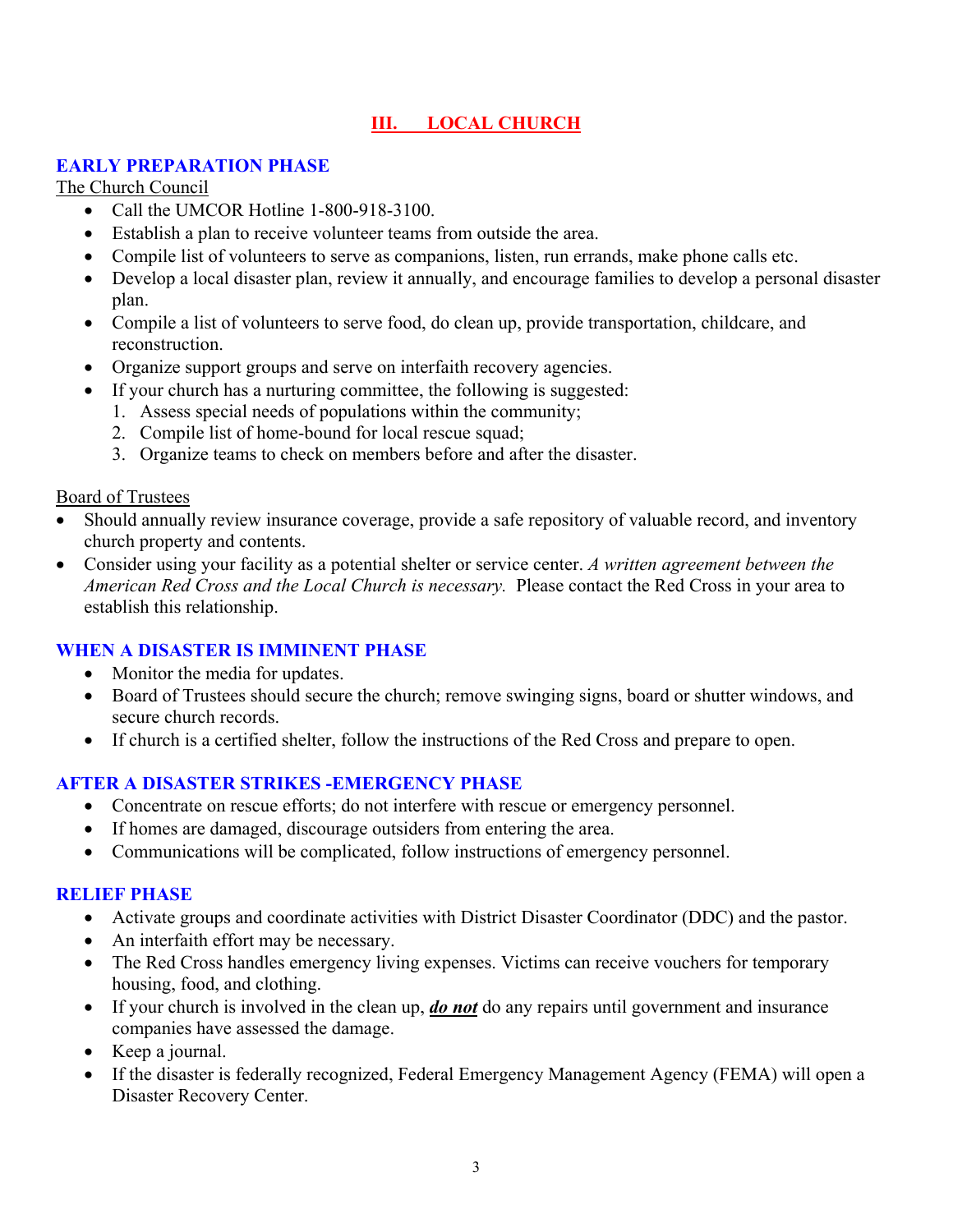# **LOCAL CHURCH cont.**

#### **RECOVERY PHASE**

Promote offerings for Disaster Relief in response to any Episcopal appeal, channeling funds to the Conference through the Conference Advance or UMCOR Advance.

#### **AFTERMATH PHASE**

Assess the role of your community, District, and Conference.

# **IV. DISTRICT SUPERINTENDENT**

The District Disaster Coordinator (DDC) is your appointee and should not assume your authority or role.

# **EARLY PREPARATION PHASE**

- Be familiar with the Conference Disaster Plan and its application for your area.
- DCOM shall train annually and develop a district disaster plan under the guidance of the District Disaster Coordinator (DDC).
- Locate churches actively involved in community assistance programs.
- Be familiar with Georgia Emergency Management Agency (GEMA)**.** Inform them how your district will be involved in disaster relief.

#### **WHEN A DISASTER IS IMMINENT PHASE**

- Monitor the Media for updates.
- Contact the Conference Disaster Coordinator (DDC) and prepare for possible action.

# **AFTER A DISASTER STRIKES - EMERGENCY PHASE**

- Monitor the damage to your district through media reports. Do not interfere with relief efforts.
- Assist District Disaster Coordinator (DDC); begin checking damage and injuries in the area.

# **RELIEF PHASE**

- Tour the affected area with your District Disaster Coordinator, Conference Disaster Coordinator, and the Bishop.
- Listen! Listen carefully to the affected pastors and people.
- If shelters are open, tour the shelters. Provide pastoral care to the shelter if none is available.
- Be available to District and Conference Leadership.
- Since the Bishop usually initiates an appeal for a special offering for disaster relief and recovery work, you will need to determine if you need to ask for financial assistance through the Bishop's office. (Discuss this matter with the Conference Disaster Coordinator).
- Compile your estimates with District Disaster Coordinator's estimates. Convey information to Conference Disaster Coordinator.
- Organize and meet with ministers in the affected area.
- If damage is extensive, hire a part-time worker, using a Block Grant where needed (see page 20 for more information about Block Grants).
- Monitor your pastors.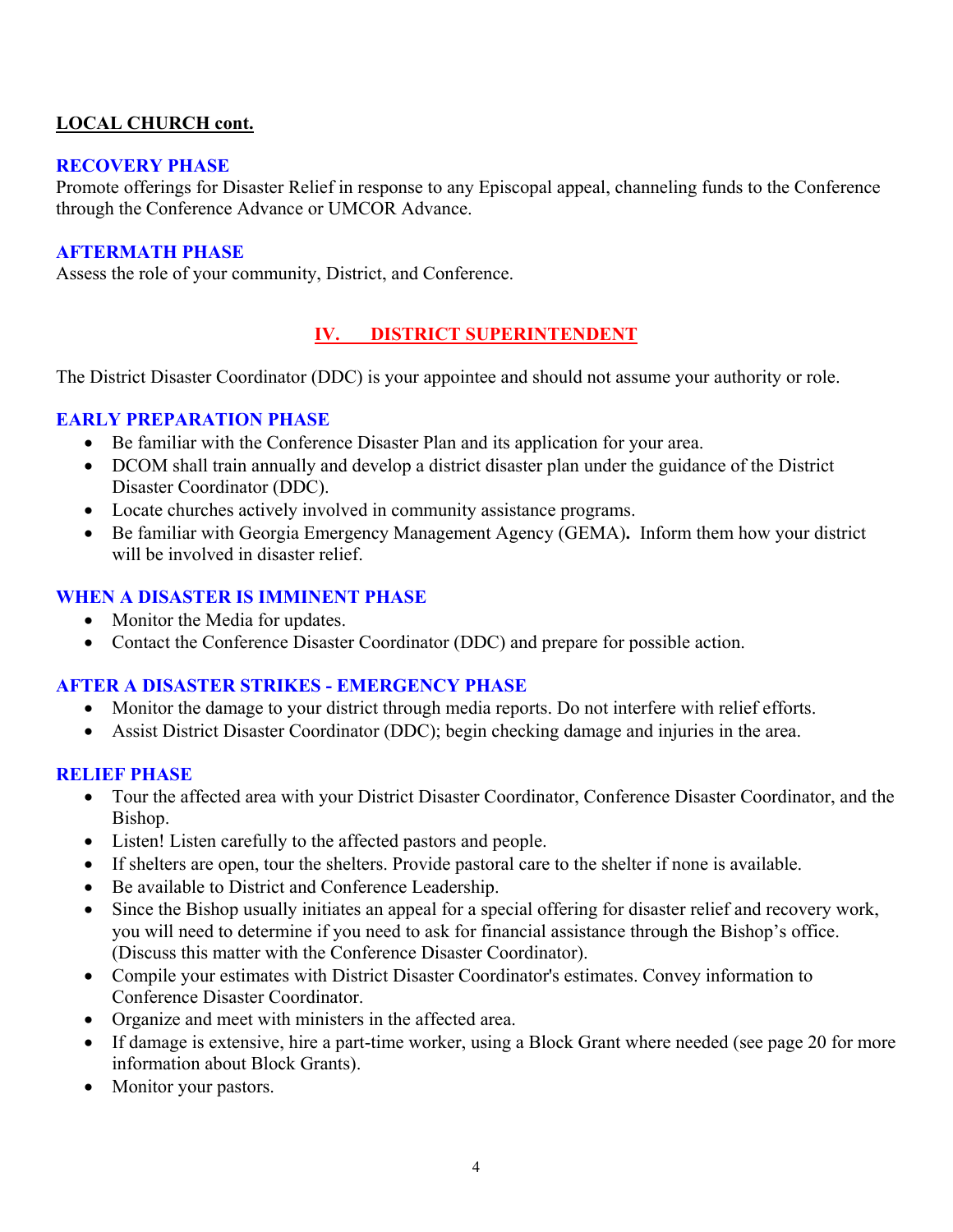#### **DISTRICT SUPERINTENDENT cont.**

#### **RECOVERY PHASE**

- Keep in touch with District Disaster Coordinator or Conference Disaster Coordinator. Make additional visits to the disaster area.
- Encourage unaffected churches to share their facilities and furnish leadership and workers.
- Things that can be done to avoid problems for the local pastor:
	- a. Let the congregation know how much their pastor's work is appreciated;
	- b. If the workload is excessive, hire a part time person (funds available through Block Grants);
	- c. Use retired minister;
	- d. Approve all grants for funds.

#### **IN THE AFTERMATH PHASE**

- Check with the Conference Disaster Coordinator (DDC) to determine when assistance can be terminated.
- Meet with the DCOM to evaluate the District Plan and how it worked.
- Make report to Bishop. District Coordinator makes final report to the MET.
- Publicly acknowledge workers and work done.
- Encourage care for pastors and families.

# **VII. RESIDENT BISHOP**

#### **EARLY PREPARATION PHASE**

- Become familiar with the Conference Disaster Plan.
- Promote training through Chairperson of the Disaster Response Ministry Team. Encourage the CCOM to consider disaster response in each board or agency's guidelines.
- Encourage pastors and churches to use plan to prepare for disasters.
- Attend training, emphasizing the need.

# **WHEN A DISASTER IS IMMINENT PHASE**

- Monitor the media for updates.
- If your area is expected to be affected and an evacuation is recommended, move and set up a temporary office in a church away from the disaster area.

# **AFTER A DISASTER STRIKES - EMERGENCY PHASE**

- If you are a victim, listen to emergency personnel and follow their instructions.
- Monitor damages through media.